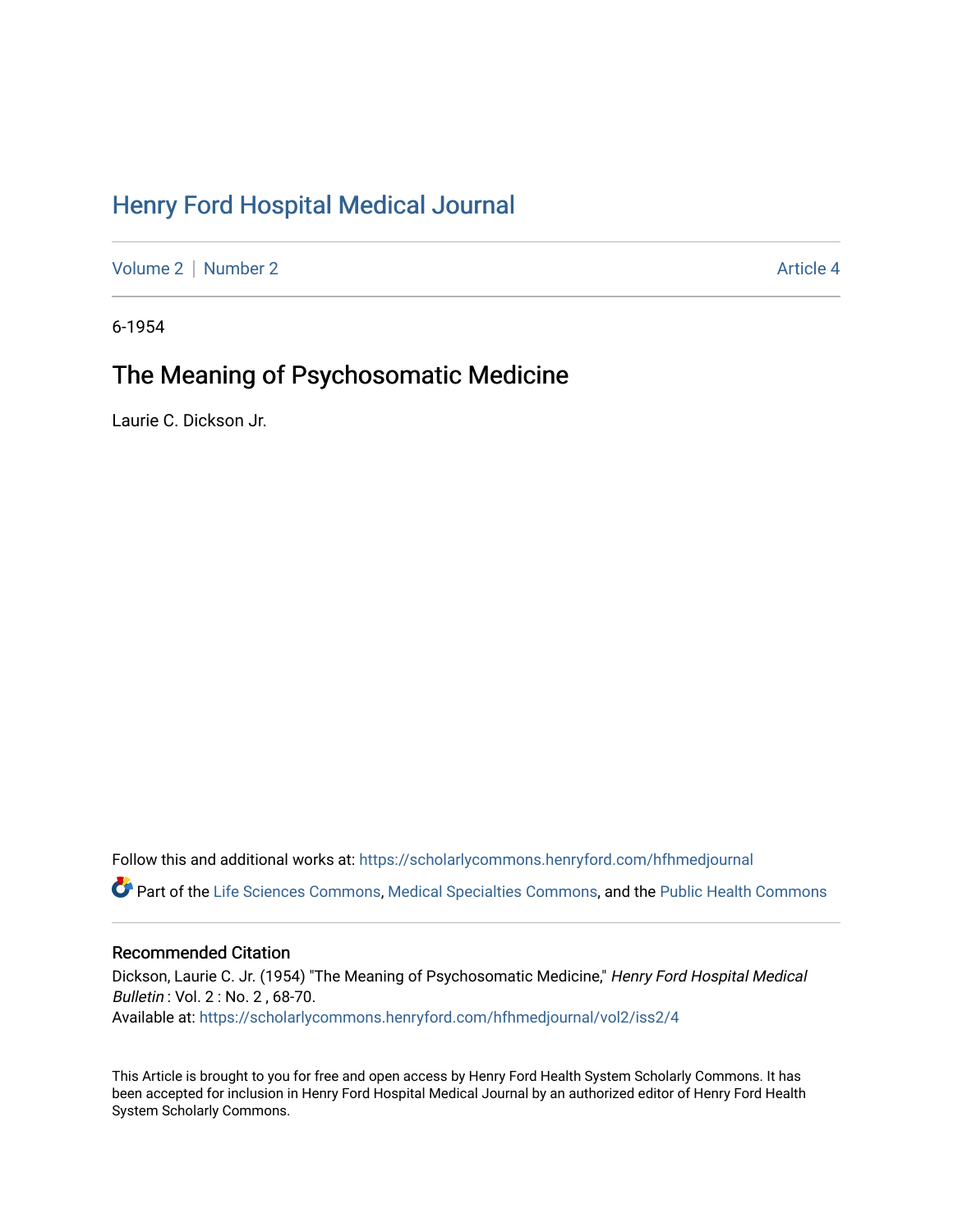### THE MEANING OF PSYCHOSOMATIC MEDICINE

### LAURIE C. DICKSON, IR., M.D.\*

When words are used with a multitude of meanings there arises the danger that they will have no meaning at all. Such is the problem with the term " $P_{SV-}$ chosomatic Medicine," and the purpose of this presentation is a brief discussion of the present meaning of the term in mid-twentieth century medicine.

As to the word itself, it seems to have been used in the German psychiatric literature of the early nineteenth century, although not in the sense that we use it today. Heimroth employed it in a paper which set out to prove that all mental illness originated from sin. There also was a "somatogenic" school in nineteenth century Germany which diligently observed certain physiological minutia of pulse, respirations, etc., in relation to emotional disturbance, but failed to relate them to an interdependence of mind and body. Even well before 1800 there was pertinent thought on the importance of an individual's thinking, feeling, and doing in relation to his disease. John Hunter made mention of "passions" as factors in the descriptions he wrote of his own anginal symptoms, and Sydenham made an observation that about two-thirds of the diseases of his day were fevers and of rhe remaining third he felr that probably half were what he called '"hysteric passion." Even though at the beginning of the nineteenth century the organization and use of medical knowledge were significantly conditioned by concepts of mindbody relationship, the actual expression of such concepts were handicapped by the fact that while the medicine of the body had appreciably liberated itself from theological and moral restrictions in its freedom of investigation and speculation, the medicine of the mind was still largely bound to religion and dogma.<sup>1</sup>

Psychosomatic medicine in the modern sense is firmly bound up with and dependent on dynamic psychiatry, and this did not truly emerge and clear itself of some of the restrictions mentioned above until the twentieth century. A phrase that is used in the understanding of comparative anatomy and embryology is that ontogeny recapitulates phylogeny. This is an erudite way of expressing the idea that an organism in its growth passes through the evolutionary states that have brought it to its present development. One might consider that medicine has progressed (phylogenetically, if you will) through certain great phases and that the medical education (or ontogeny) of the individual medical student tends to recapitulate it.

The first great "phase" of modern medicine was that of anatomy. In the fifteenth and sixteenth century, Vesalius and Paré, utilizing observation and experience, contributed understanding of the body's structure. In the next great "phase" which spans and follows the life of William Harvey, the functions of the body were first understood, and physiology became a part of medical understanding. Following the invention of the microscope by Leeuwenhoek, attention was focused on pathology and bacteriology, and all emphasis was on finding an etiology for

\*Physician.in-Charge-Third Medical Clinic (Psychosomatic Medicine).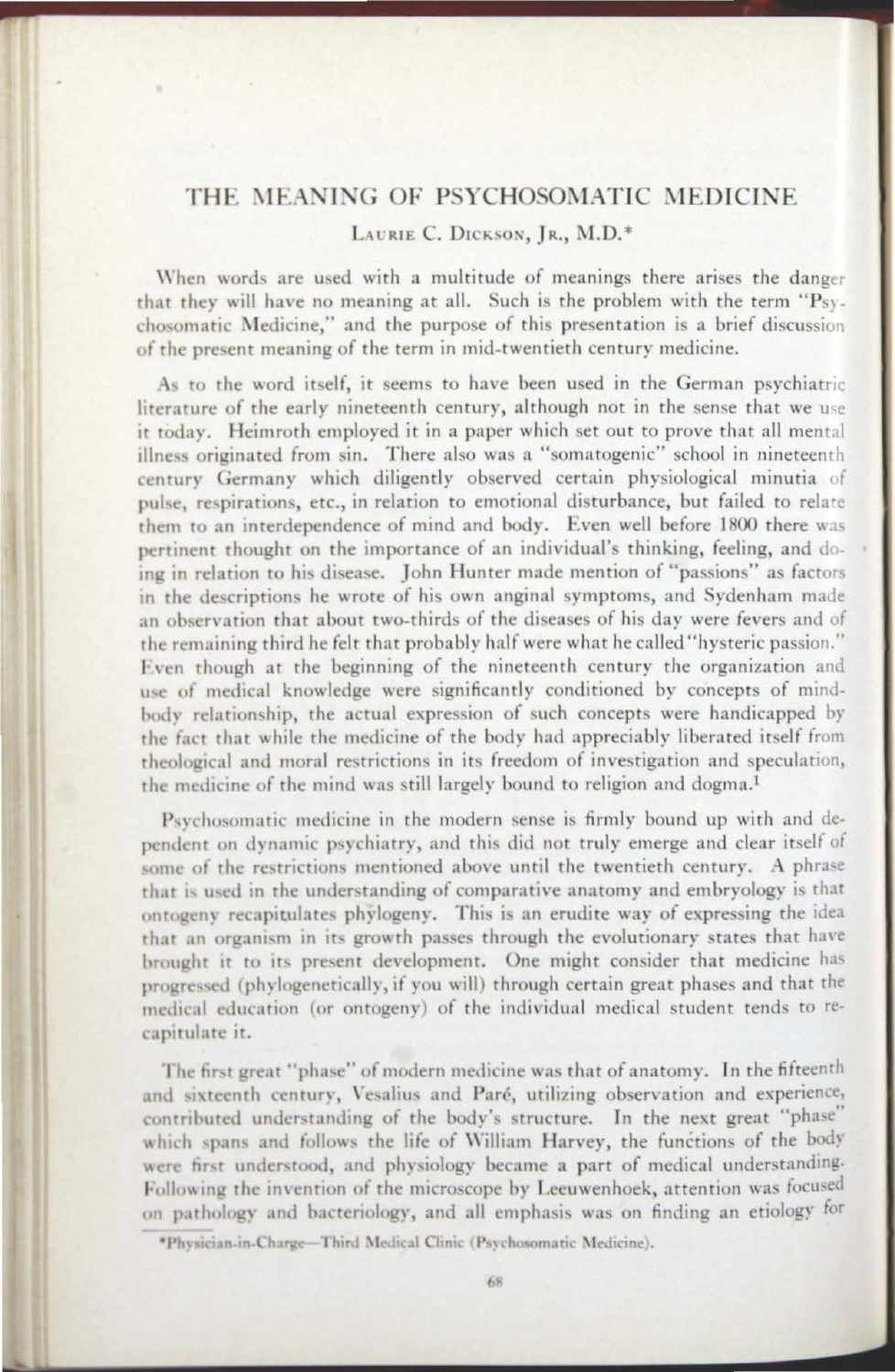disease. The late nineteenth century ushered in the concept of bed-side teaching and the conviction that the physician could only learn of the patient from talking with him and examining him. With the discovery of Salvarsan early in the twentieth century, the great age of chemotherapy began—an age we are still in, to some extent. Also has come intensive technological advance with sensitive equipment for registering objectively more and more of the body's functions in health and disease. So far, the "phases" of medicine as outlined above fairly closely paralleled rhe standard instruction given to the medical student. He begins with anatomy, learning the body's structure. He then progresses to physiology and understanding of its function. Next is pathology and a study of the morbid changes produced in structure and function by disease. And after his pre-clinical period he  $\frac{1}{10}$  is instructed in the art of history taking and the practice of physical examination and is heavily saturated with the details of technological advance. This phylogenetic progress of medicine has led to greater general knowledge, but has also meant greater specialization and a narrower scope of inquiry for the individual doctor.

There is cause to speculate that later day historians may find our present moment in medicine the beginning of another great turning point wirh rwo major new emphases. One is on rehabilitation and a better understanding of the aging process. The other is on a better understanding of emotional function in relation to disability. It is this latter emphasis, which seems to this writer to constitute the true meaning of psychosomatic medicine, which could be defined as an approach to medicine characterized by the conviction that what goes on in the mind and in the emotions influences the way in which the body functions and may cause or influence the course of physical disease.

Three major factors seem to contribute to this new emphasis and they may be stated as follows:

11 <sup>11</sup> ,,

1. New understanding of unconscious motivation is derived from the systematic psychoanalytic study of some thousands of patients over 50 years. This has given meaning to a host of previously unrelated and inexplicable clinical phenomena. (This orientation for an understanding of dynamic unconscious processes is the chief distinction between the "intuitive" family doctor and the modern psychosomaricist.)

2. Scientific studies of animals and man have demonstrated that profound disturbance in body functions may result from emotional stress. These studies would range from the observations of Beaumont on Alexis St. Martin to the comparable observations of Wolf and Wolff on Tom-the modern day Alexis.

3. Experiences of World War II brought thousands of physicians into contact with the way in which severe disturbances of both social behavior and bodily function developed as a result of emotional stress.

The "war neuroses" of World War II were no different from the "shell shock" of World War I, but there was a different impact on medical thought. With orientation to the psychosomatic point of view, such patients provided dramatic validation of the power of unconscious motivation and often new understanding

......